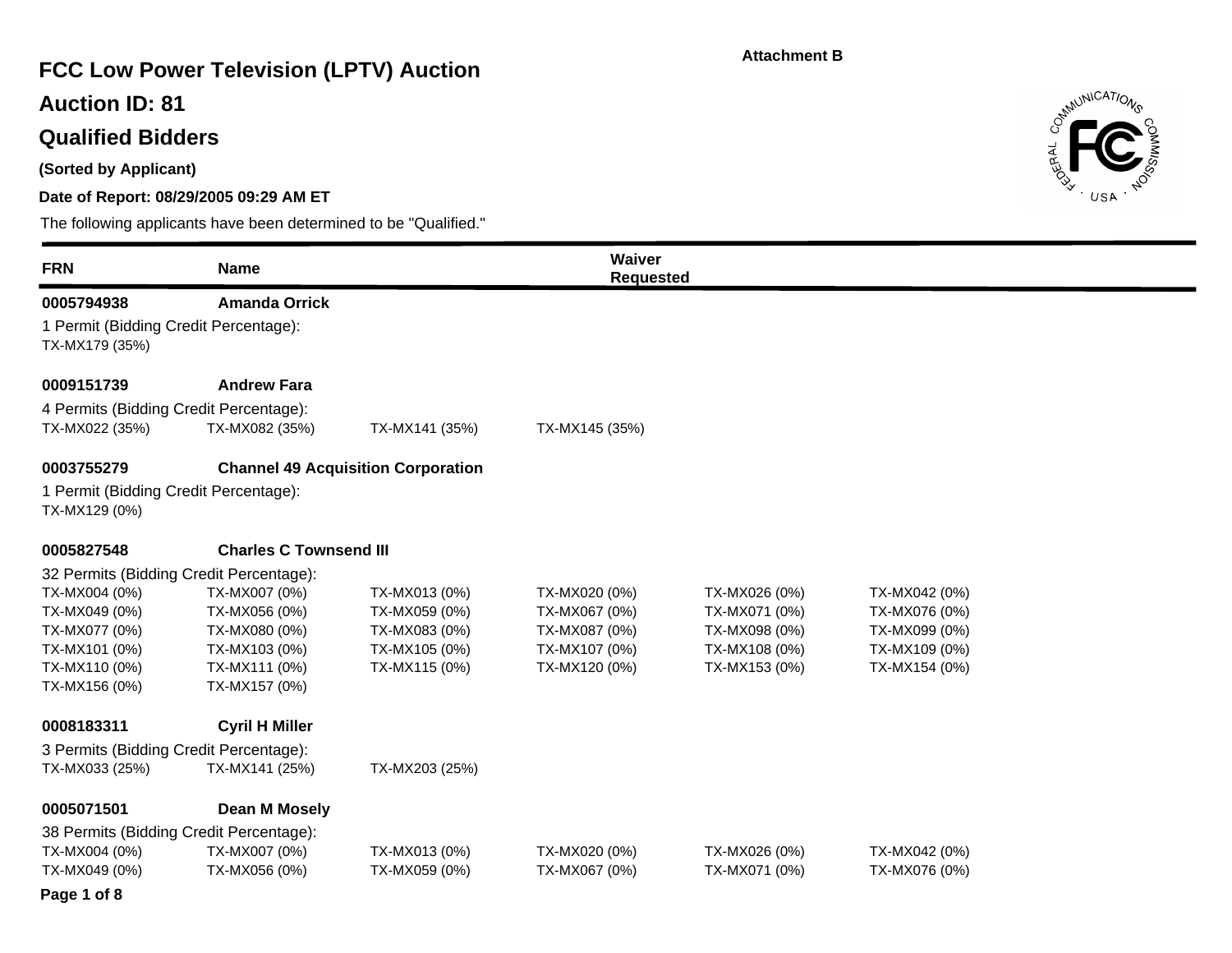# **FCC Low Power Television (LPTV) Auction**

## **Auction ID: 81**

# **Qualified Bidders**

### **(Sorted by Applicant)**

### **Date of Report: 08/29/2005 09:29 AM ET**



| 0005071501<br>38 Permits (Bidding Credit Percentage):<br>TX-MX077 (0%) | Dean M Mosely                          |                                          |               | <b>Requested</b> |               |  |
|------------------------------------------------------------------------|----------------------------------------|------------------------------------------|---------------|------------------|---------------|--|
|                                                                        |                                        |                                          |               |                  |               |  |
|                                                                        |                                        |                                          |               |                  |               |  |
|                                                                        | TX-MX080 (0%)                          | TX-MX083 (0%)                            | TX-MX087 (0%) | TX-MX098 (0%)    | TX-MX099 (0%) |  |
| TX-MX101 (0%)                                                          | TX-MX103 (0%)                          | TX-MX104 (0%)                            | TX-MX105 (0%) | TX-MX107 (0%)    | TX-MX108 (0%) |  |
| TX-MX109 (0%)                                                          | TX-MX110 (0%)                          | TX-MX111 (0%)                            | TX-MX113 (0%) | TX-MX115 (0%)    | TX-MX120 (0%) |  |
| TX-MX153 (0%)                                                          | TX-MX154 (0%)                          | TX-MX156 (0%)                            | TX-MX157 (0%) | TX-MX158 (0%)    | TX-MX159 (0%) |  |
| TX-MX160 (0%)                                                          | TX-MX167 (0%)                          |                                          |               |                  |               |  |
| 0003766136                                                             | <b>Equity Broadcasting Corporation</b> |                                          |               |                  |               |  |
| 10 Permits (Bidding Credit Percentage):                                |                                        |                                          |               |                  |               |  |
| TX-MX033 (0%)                                                          | TX-MX063 (0%)                          | TX-MX083 (0%)                            | TX-MX110 (0%) | TX-MX134 (0%)    | TX-MX141 (0%) |  |
| TX-MX145 (0%)                                                          | TX-MX149 (0%)                          | TX-MX202 (0%)                            | TX-MX216 (0%) |                  |               |  |
| 0004319646                                                             | Fiberlessnet, Inc.                     |                                          |               |                  |               |  |
| 3 Permits (Bidding Credit Percentage):                                 |                                        |                                          |               |                  |               |  |
| TX-MX071 (0%)                                                          | TX-MX211 (0%)                          | TX-MX244 (0%)                            |               |                  |               |  |
| 0003780533                                                             | <b>Fireweed Communications Corp</b>    |                                          |               |                  |               |  |
| 2 Permits (Bidding Credit Percentage):                                 |                                        |                                          |               |                  |               |  |
| TX-MX157 (0%)                                                          | TX-MX240 (0%)                          |                                          |               |                  |               |  |
| 0001590330                                                             |                                        | <b>Gulf-California Broadcast Company</b> |               |                  |               |  |
| 2 Permits (Bidding Credit Percentage):                                 |                                        |                                          |               |                  |               |  |
| TX-MX022 (0%)                                                          | TX-MX047 (0%)                          |                                          |               |                  |               |  |
| 0004320057                                                             |                                        | Image Video Teleproductions, Inc.        |               |                  |               |  |
| 1 Permit (Bidding Credit Percentage):                                  |                                        |                                          |               |                  |               |  |
| TX-MX107 (35%)                                                         |                                        |                                          |               |                  |               |  |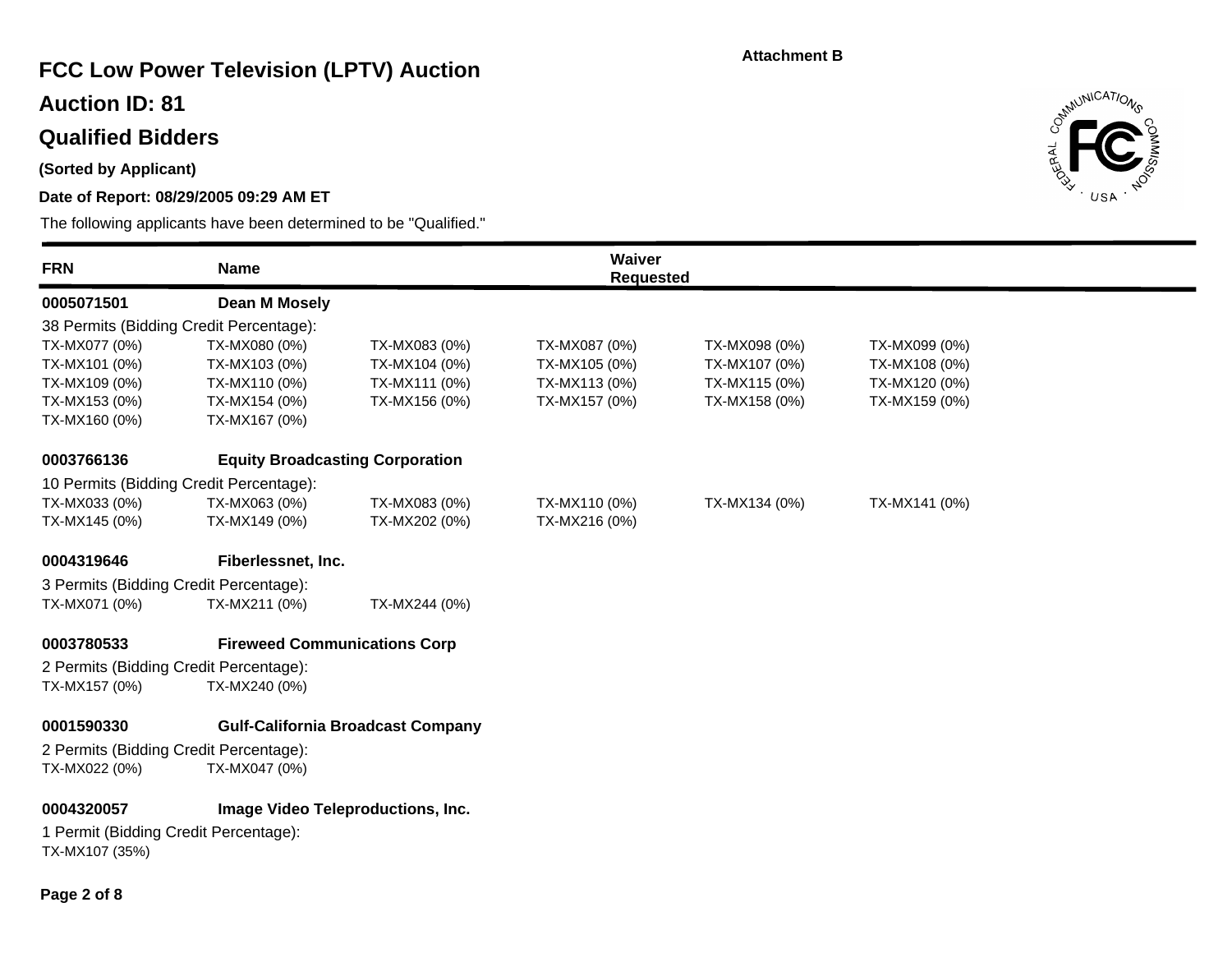# **FCC Low Power Television (LPTV) Auction**

## **Auction ID: 81**

# **Qualified Bidders**

**(Sorted by Applicant)**

### **Date of Report: 08/29/2005 09:29 AM ET**



| <b>FRN</b>                                              | <b>Name</b>                    |                | Waiver<br><b>Requested</b> |                |                |  |
|---------------------------------------------------------|--------------------------------|----------------|----------------------------|----------------|----------------|--|
| 0004071395                                              | <b>Jackalope Broadcasters</b>  |                |                            |                |                |  |
| 3 Permits (Bidding Credit Percentage):                  |                                |                |                            |                |                |  |
| TX-MX036 (0%)                                           | TX-MX037 (0%)                  | TX-MX039 (0%)  |                            |                |                |  |
| 0011352184                                              | <b>John D Toms</b>             |                |                            |                |                |  |
| 1 Permit (Bidding Credit Percentage):<br>TX-MX117 (25%) |                                |                |                            |                |                |  |
| 0005902036                                              | <b>John R Powley</b>           |                |                            |                |                |  |
| 20 Permits (Bidding Credit Percentage):                 |                                |                |                            |                |                |  |
| TX-MX001 (35%)                                          | TX-MX033 (35%)                 | TX-MX036 (35%) | TX-MX037 (35%)             | TX-MX039 (35%) | TX-MX071 (35%) |  |
| TX-MX077 (35%)                                          | TX-MX089 (35%)                 | TX-MX122 (35%) | TX-MX124 (35%)             | TX-MX150 (35%) | TX-MX159 (35%) |  |
| TX-MX165 (35%)                                          | TX-MX189 (35%)                 | TX-MX190 (35%) | TX-MX195 (35%)             | TX-MX199 (35%) | TX-MX203 (35%) |  |
| TX-MX212 (35%)                                          | TX-MX247 (35%)                 |                |                            |                |                |  |
| 0005795521                                              | <b>Julie Mintz</b>             |                |                            |                |                |  |
| 1 Permit (Bidding Credit Percentage):<br>TX-MX026 (35%) |                                |                |                            |                |                |  |
| 0002842219                                              | <b>KM Communications, Inc.</b> |                |                            |                |                |  |
| 7 Permits (Bidding Credit Percentage):                  |                                |                |                            |                |                |  |
| TX-MX022 (0%)                                           | TX-MX067 (0%)                  | TX-MX077 (0%)  | TX-MX083 (0%)              | TX-MX089 (0%)  | TX-MX137 (0%)  |  |
| TX-MX147 (0%)                                           |                                |                |                            |                |                |  |
| 0001656388                                              | KTVK, Inc.                     |                |                            |                |                |  |
| 2 Permits (Bidding Credit Percentage):                  |                                |                |                            |                |                |  |
| TX-MX053 (0%)                                           | TX-MX171 (0%)                  |                |                            |                |                |  |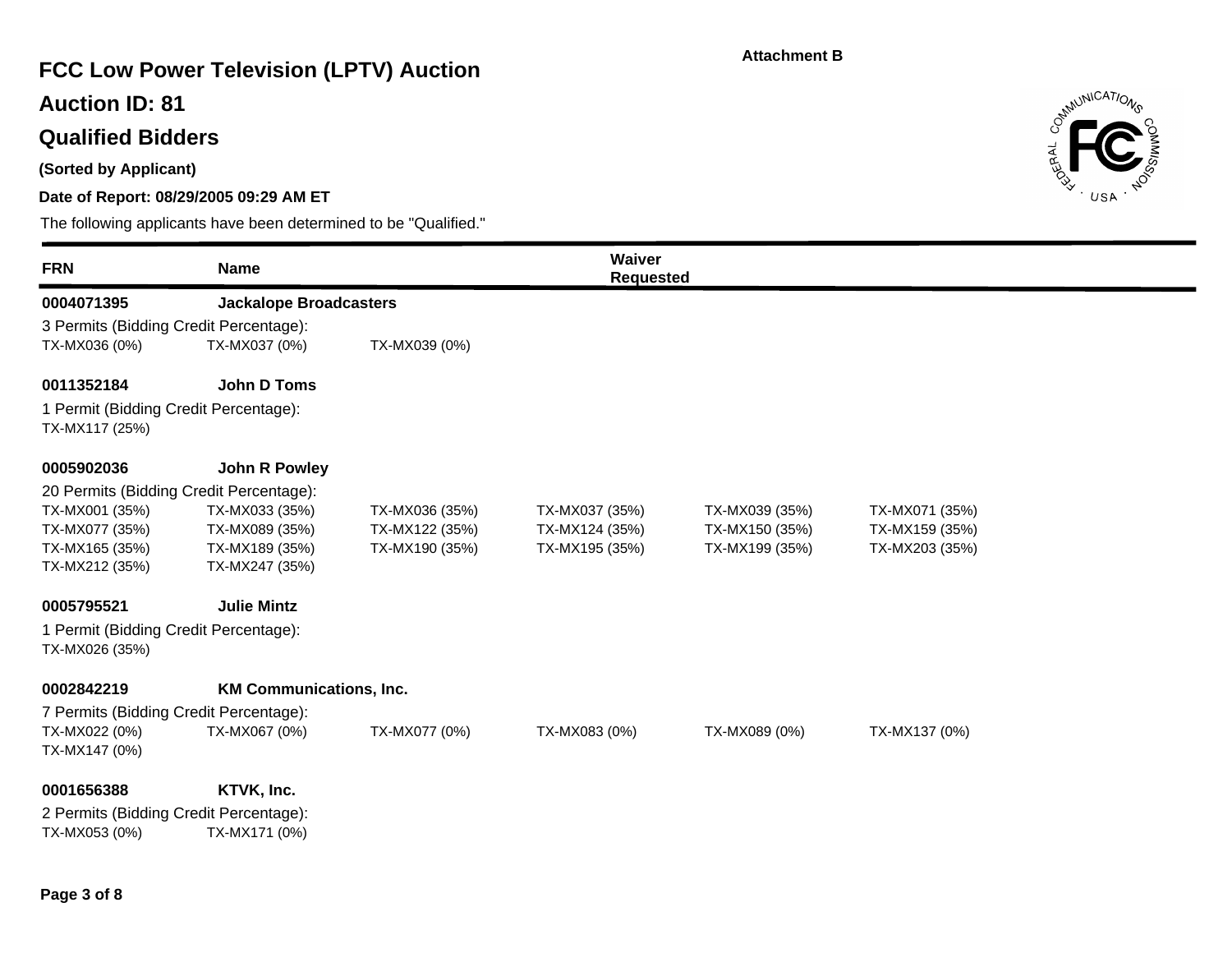# **FCC Low Power Television (LPTV) Auction**

## **Auction ID: 81**

## **Qualified Bidders**

**(Sorted by Applicant)**

#### **Date of Report: 08/29/2005 09:29 AM ET**

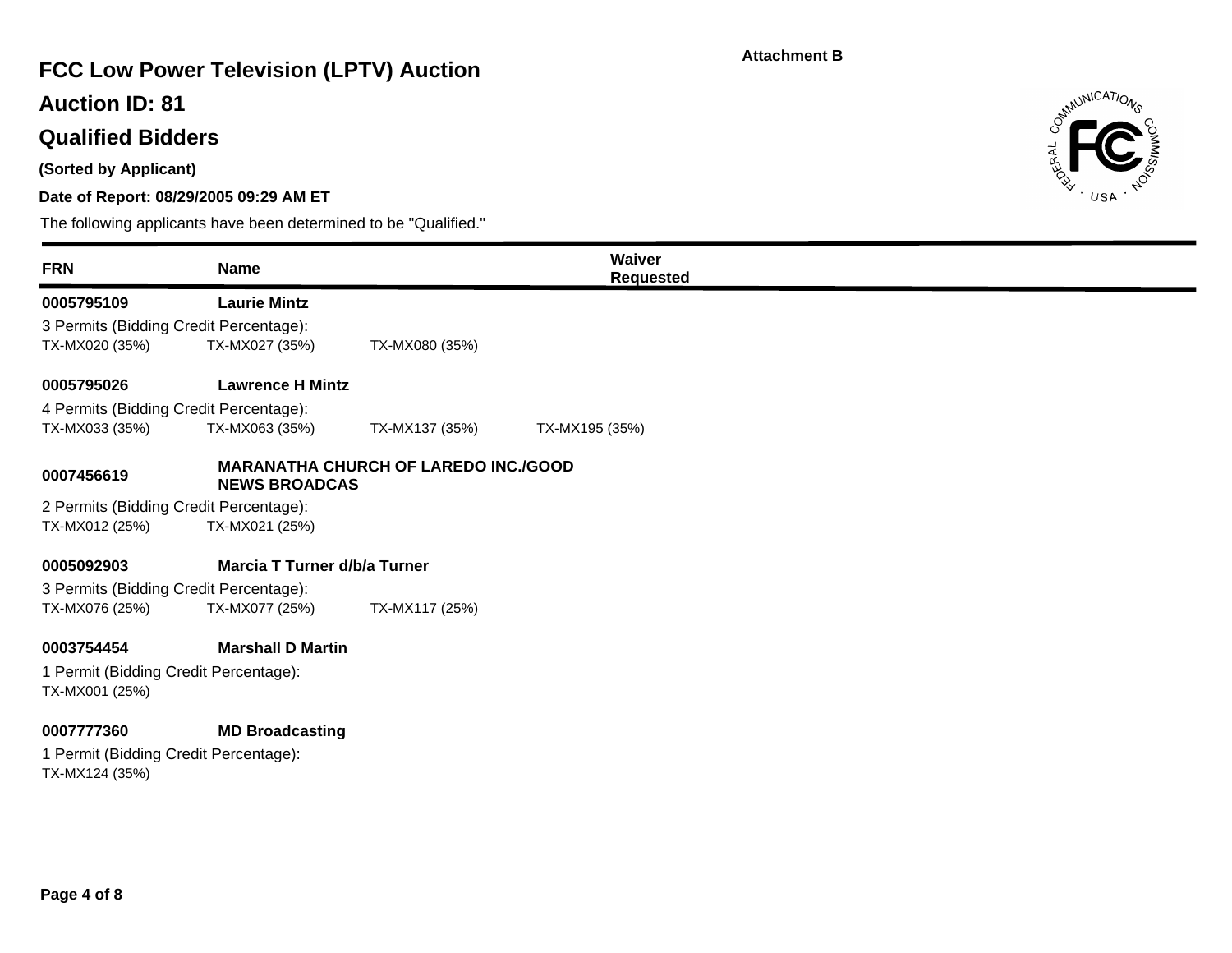# **FCC Low Power Television (LPTV) Auction**

## **Auction ID: 81**

## **Qualified Bidders**

**(Sorted by Applicant)**

#### **Date of Report: 08/29/2005 09:29 AM ET**



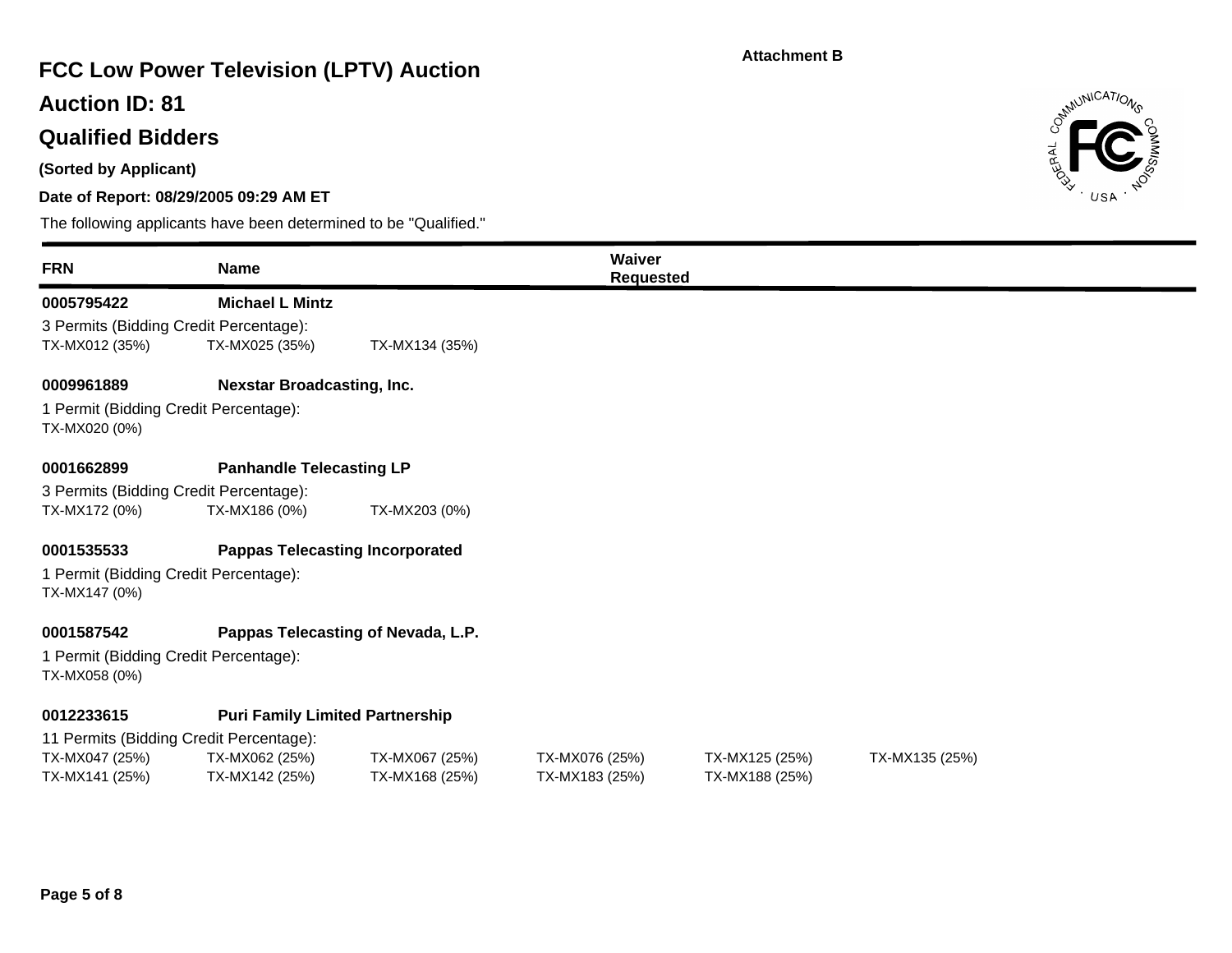# **FCC Low Power Television (LPTV) Auction**

## **Auction ID: 81**

## **Qualified Bidders**

**(Sorted by Applicant)**

#### **Date of Report: 08/29/2005 09:29 AM ET**

The following applicants have been determined to be "Qualified."



Control MICATIONS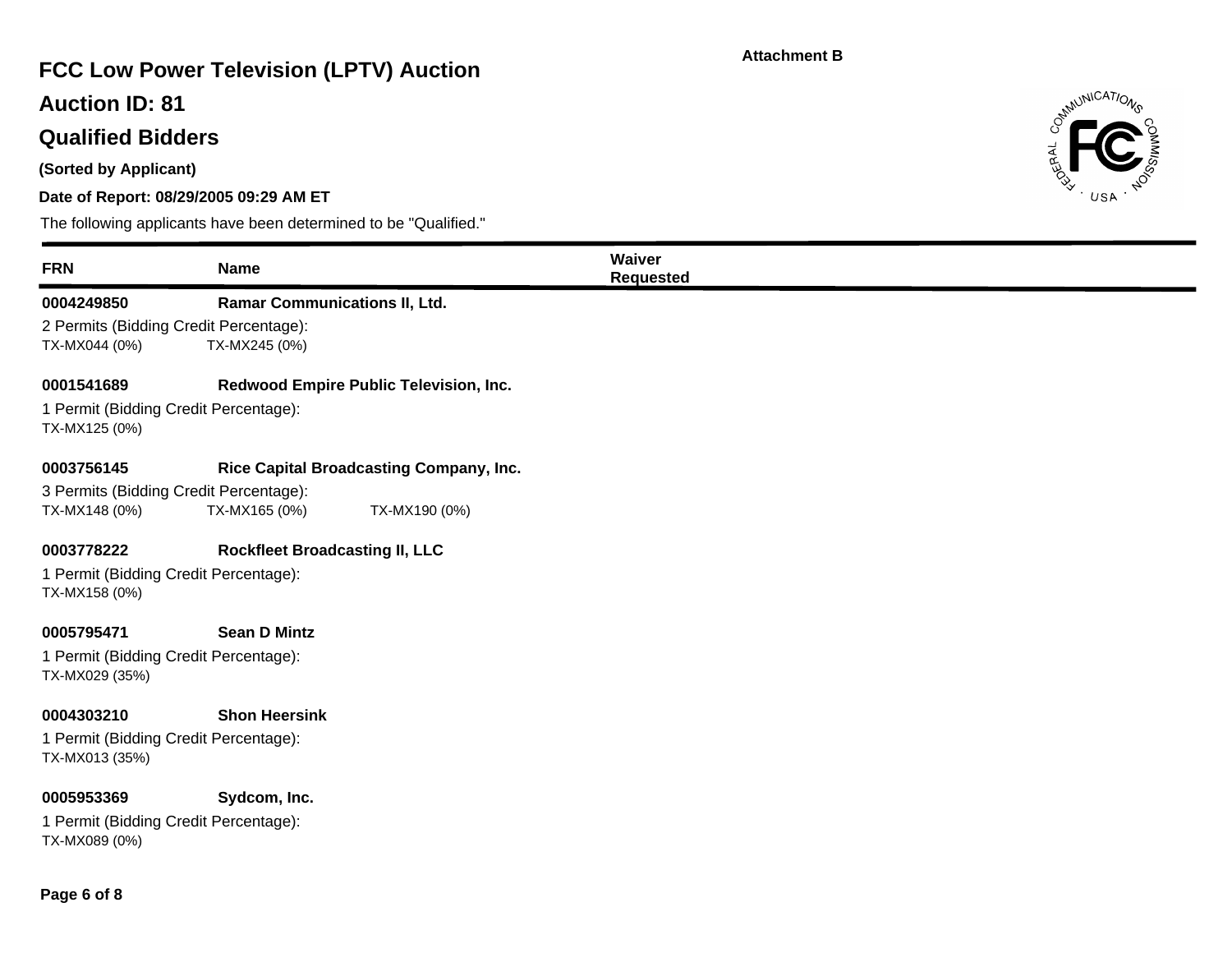# **FCC Low Power Television (LPTV) Auction**

## **Auction ID: 81**

# **Qualified Bidders**

**(Sorted by Applicant)**

### **Date of Report: 08/29/2005 09:29 AM ET**

| <b>FRN</b>                                               | <b>Name</b>                      |                                                        | Waiver<br><b>Requested</b> |                |                |  |
|----------------------------------------------------------|----------------------------------|--------------------------------------------------------|----------------------------|----------------|----------------|--|
| 0001568724                                               |                                  | <b>Tanana Valley Television Company</b>                |                            |                |                |  |
| 1 Permit (Bidding Credit Percentage):<br>TX-MX240 (0%)   |                                  |                                                        |                            |                |                |  |
| 0003791712                                               |                                  | <b>TCCSA, Inc., d/b/a Trinity Broadcasting Network</b> |                            |                |                |  |
| 38 Permits (Bidding Credit Percentage):                  |                                  |                                                        |                            |                |                |  |
| TX-MX005 (0%)                                            | TX-MX027 (0%)                    | TX-MX042 (0%)                                          | TX-MX044 (0%)              | TX-MX050 (0%)  | TX-MX066 (0%)  |  |
| TX-MX067 (0%)                                            | TX-MX076 (0%)                    | TX-MX082 (0%)                                          | TX-MX105 (0%)              | TX-MX107 (0%)  | TX-MX108 (0%)  |  |
| TX-MX115 (0%)                                            | TX-MX120 (0%)                    | TX-MX131 (0%)                                          | TX-MX138 (0%)              | TX-MX141 (0%)  | TX-MX156 (0%)  |  |
| TX-MX160 (0%)                                            | TX-MX165 (0%)                    | TX-MX166 (0%)                                          | TX-MX167 (0%)              | TX-MX168 (0%)  | TX-MX171 (0%)  |  |
| TX-MX172 (0%)                                            | TX-MX175 (0%)                    | TX-MX176 (0%)                                          | TX-MX178 (0%)              | TX-MX179 (0%)  | TX-MX180 (0%)  |  |
| TX-MX183 (0%)                                            | TX-MX184 (0%)                    | TX-MX186 (0%)                                          | TX-MX188 (0%)              | TX-MX195 (0%)  | TX-MX197 (0%)  |  |
| TX-MX204 (0%)                                            | TX-MX245 (0%)                    |                                                        |                            |                |                |  |
| 0009514811                                               | <b>Telecom Wireless, LLC</b>     |                                                        |                            |                |                |  |
| 10 Permits (Bidding Credit Percentage):                  |                                  |                                                        |                            |                |                |  |
| TX-MX066 (35%)                                           | TX-MX089 (35%)                   | TX-MX105 (35%)                                         | TX-MX110 (35%)             | TX-MX138 (35%) | TX-MX145 (35%) |  |
| TX-MX149 (35%)                                           | TX-MX165 (35%)                   | TX-MX172 (35%)                                         | TX-MX176 (35%)             |                |                |  |
| 0003716198                                               |                                  | Three Angels Broadcasting Network, Inc.                |                            |                |                |  |
| 9 Permits (Bidding Credit Percentage):                   |                                  |                                                        |                            |                |                |  |
| TX-MX005 (35%)                                           | TX-MX053 (35%)                   | TX-MX080 (35%)                                         | TX-MX138 (35%)             | TX-MX144 (35%) | TX-MX175 (35%) |  |
| TX-MX189 (35%)                                           | TX-MX190 (35%)                   | TX-MX197 (35%)                                         |                            |                |                |  |
| 0006320121                                               | <b>Tiger Eye Licensing, LLC.</b> |                                                        |                            |                |                |  |
| 4 Permits (Bidding Credit Percentage):<br>TX-MX029 (35%) | TX-MX044 (35%)                   | TX-MX049 (35%)                                         | TX-MX103 (35%)             |                |                |  |